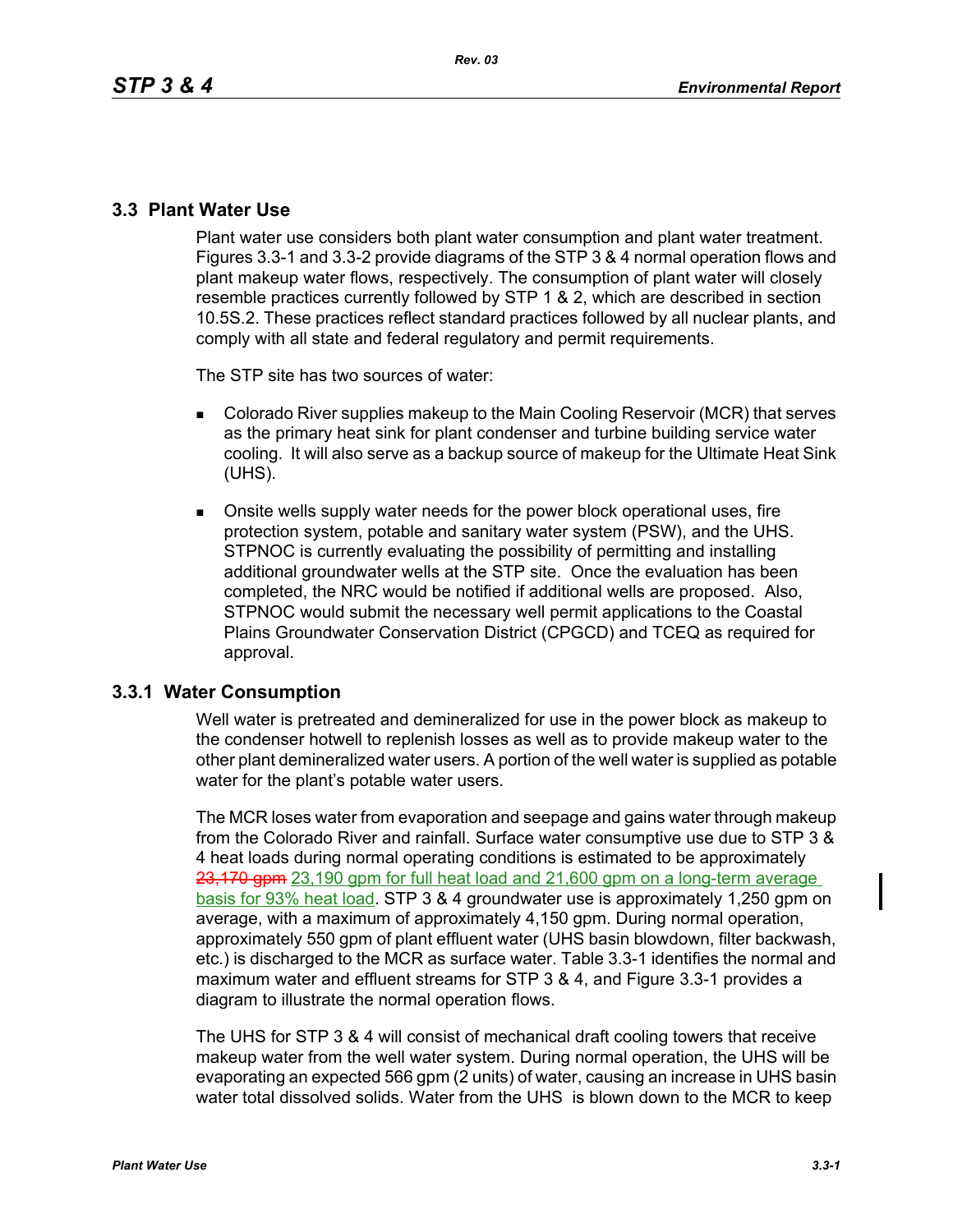the total dissolved solids at acceptable levels, with the discharged water to be made up from the onsite well water system.

Table 3.3-1 provides the normal and maximum flow rates for STP 3 & 4 systems that use surface water or groundwater. Table 3.3-1 envelops the water consumption during periods of minimum water availability and average plant operation by month for STP 3 & 4 only.

STP 1 & 2 water usage can be seen in Reference 3.3-2. The cumulative impacts can be seen in section 10.5S.2. Figures 3.3-1 and 3.3-2 show the plant makeup flows including potable water, demineralized water, and the UHS. The figures also show plant waste streams including treated radwaste effluents, treated sanitary wastes and low-volume wastes, which consist of reverse osmosis reject, filter backwash waste, oil/water separator effluent, and miscellaneous drains. The normal values listed in Table 3.3-1 are the expected flow values during normal plant operation at full load and the maximum values are those expected during outages and abnormal conditions such as emergency, hot standby, hot standby with loss of AC or shutdown. The rate of surface water consumption shown in Table 3.3-1 is not directly related to the rates of withdrawal and discharge to the Colorado River. Withdrawal from the Colorado River depends on the river flow rate, river water quality and MCR level. Fluctuations in the makeup water availability are accommodated by the maintaining the MCR water level within an acceptable range.

The flows from the miscellaneous demineralized water drains and low-volume wastewater are released to a wastewater retention basin(s) where it will be sampled prior to discharge. The water will be sent to a discharge line and discharged to the MCR. The treated liquid radwaste effluent and sanitary wastewater will be sent to the discharge line and released to the MCR.

# **3.3.2 Water Treatment**

The water treatment systems for STP 3 & 4 will be similar to those in use at the existing STP 1 & 2. Treatment systems will be required for systems supplied by groundwater, including:

- Condensate water makeup
- UHS basin water makeup
- Potable water
- Radwaste
- Fire protection systems

The circulating water system at STP 3 & 4 draws water from the MCR, which receives its makeup water from the Colorado River. Biocides and anti-scalant will be injected at the circulating water intake structure to control biofouling and scaling in the circulating water system and associated piping.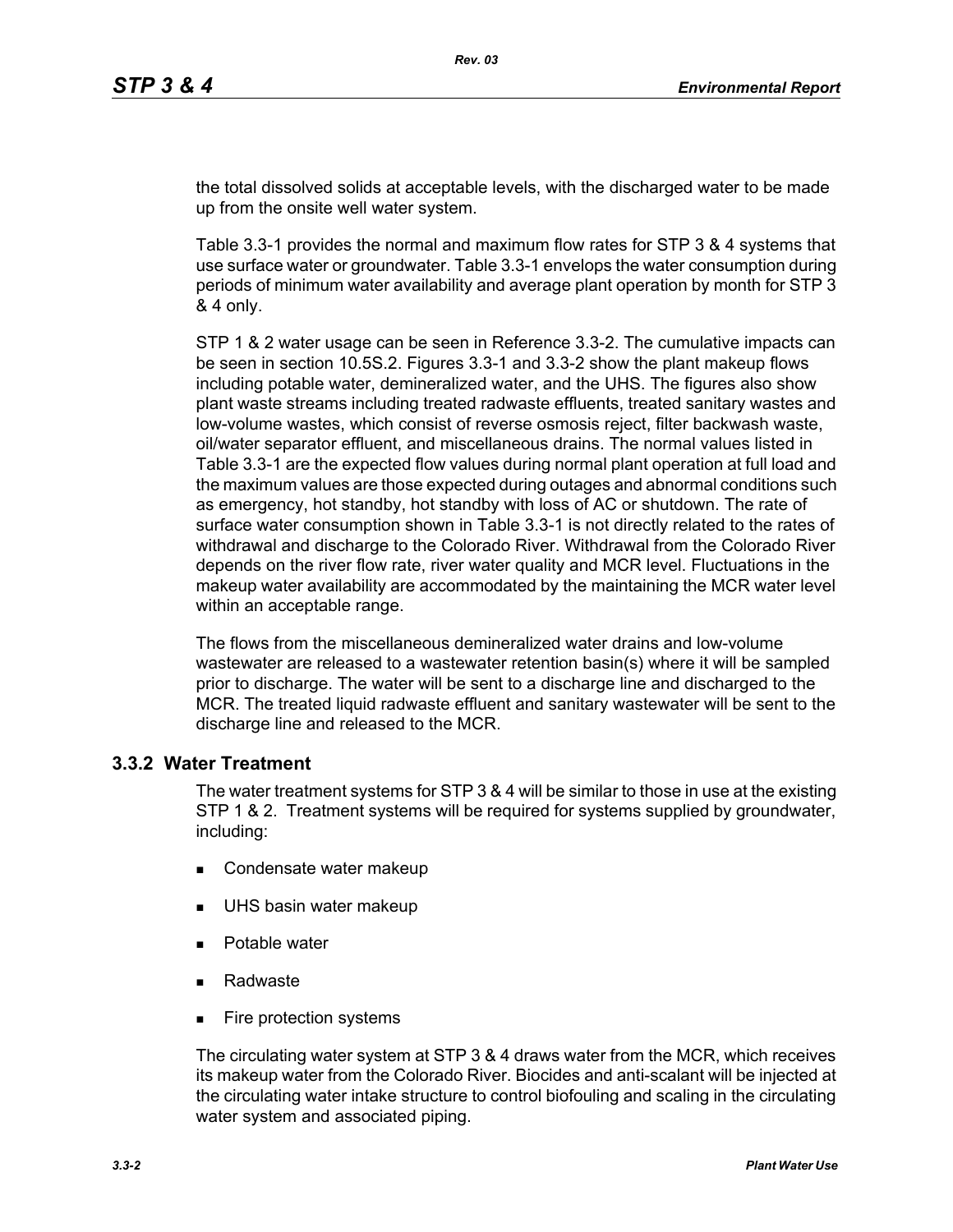Well water is first sent to a filtration system, then chemical conditioned (including disinfection), and transported to a filtered water tank. The filters will be periodically backwashed to remove accumulated solids. The filtered water is distributed to the Fire Protection System and the Makeup Water Preparation (MWP) System.

The PSW System distributes drinking water throughout the power plant. The potable water will be distributed at low flow rates during normal plant operation. At peak times, such as refueling, the PSW will provide maximum flows of approximately 50 gpm per unit. The PSW is sized to provide instantaneous flows of up to 200 gpm per unit for short time periods. Potable water peak demands are expected during plant outages due to high plant population.

Demineralized water for plant uses is produced by the MWP System (See Figure 3.3- 2). Water is treated by filtration, reverse osmosis, and mixed bed demineralization processes. The MWP System is designed to reduce suspended and dissolved solids, organics, and colloidal particles present in the well water. Before the reverse osmosis system, a water softener system or a combination of sulfuric acid and sodium hexametaphosphate will be added to control fouling. Sodium hydroxide is added to the first pass permeate of the reverse osmosis system to adjust the pH to improve dissolved solids rejection in the second pass. Chemical addition quantities are proportional to water quality and will be added as needed to provide proper water chemistry. The demineralizers will provide final polishing after the reverse osmosis treatment. The demineralizer resins will be regenerated offsite; therefore, no demineralizer regeneration waste will be generated on site. The waste from the filters is sent to a low-volume waste sump and eventually discharged to the MCR. The MWP System will have peak demands mainly during startup and refueling outages. The MWP System provides makeup water to the Makeup Water Condensate (MUWC) System and Makeup Water Purifier (MUWP) System (See Figure 3.3-2). After filling the systems initially, small quantities of water will be required continuously to replace leakage and drainage from various systems within the power block (See Figure 3.3-2).

The MWP System will meet the demineralized water demand for STP 3 & 4 under normal and maximum operating conditions. Under normal operation, each unit has an overall estimated demineralized water demand of approximately 100 gpm. To support STP 3 & 4, the MWP System will provide an average of approximately 200 gpm of demineralized water. This is the capacity of having a single reverse osmosis train running in a two-pass series configuration. Under emergency and abnormal operation, each unit has an estimated demineralized water demand of approximately 400 gpm. To support one unit at maximum and one unit under normal operation, the MWP System will provide a continuous maximum flow of approximately 500 gpm of demineralized water.

The MWP System sizing is based on meeting maximum flow conditions with four reverse osmosis units. In the normal mode, the reverse osmosis units will be configured as two parallel reverse osmosis trains with each reverse osmosis train consisting of two reverse osmosis units in series (as a two-pass reverse osmosis configuration) to produce up to 400 gpm total demineralized water. The four reverse osmosis units will have the capability to be configured as four parallel single-pass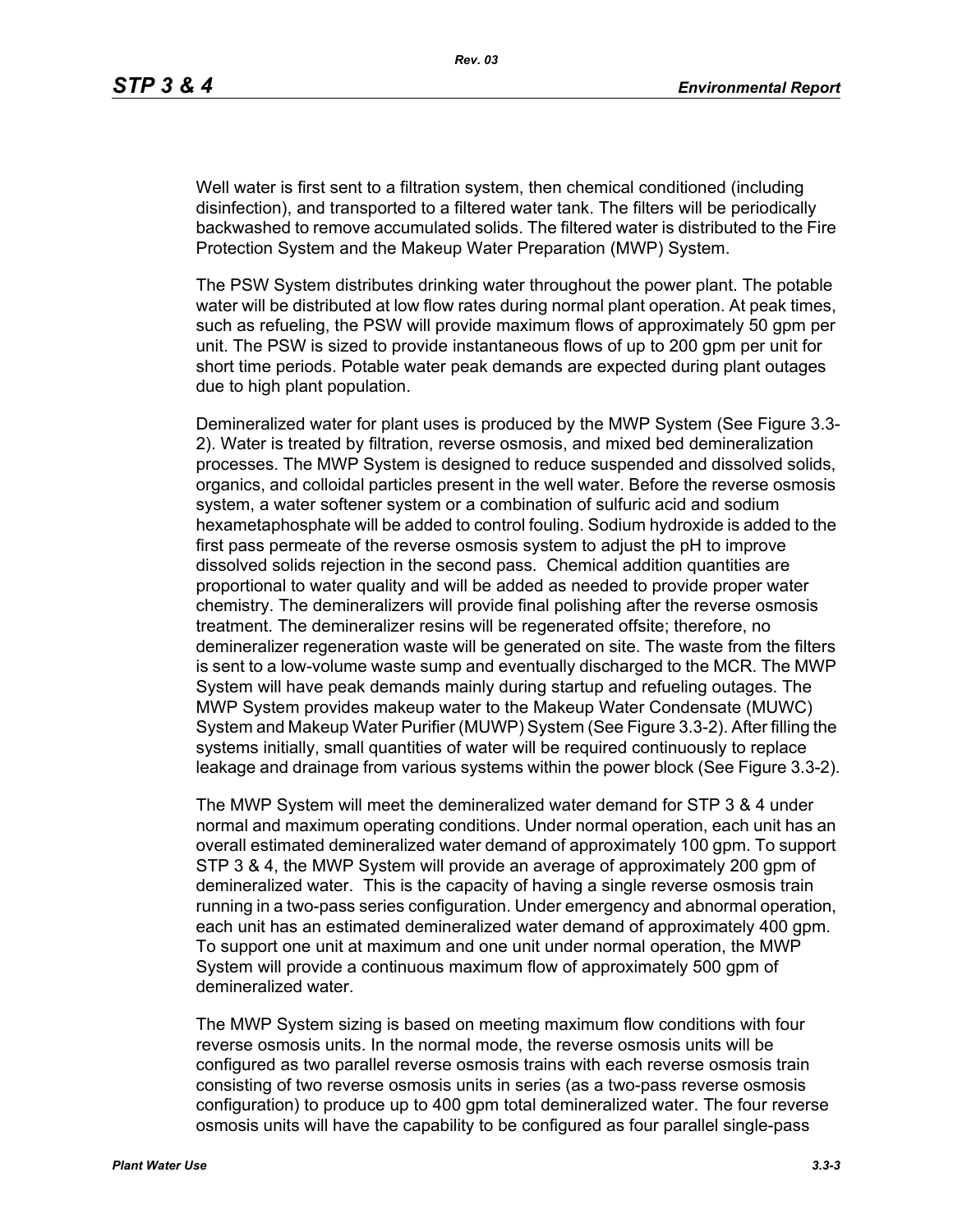reverse osmosis trains to produce instantaneous flows up to approximately 800 gpm total demineralized water for short time periods.

The MUWC System and the MUWP System both receive water from the MWP System. The MUWC System provides condensate quality water for both normal and emergency operations.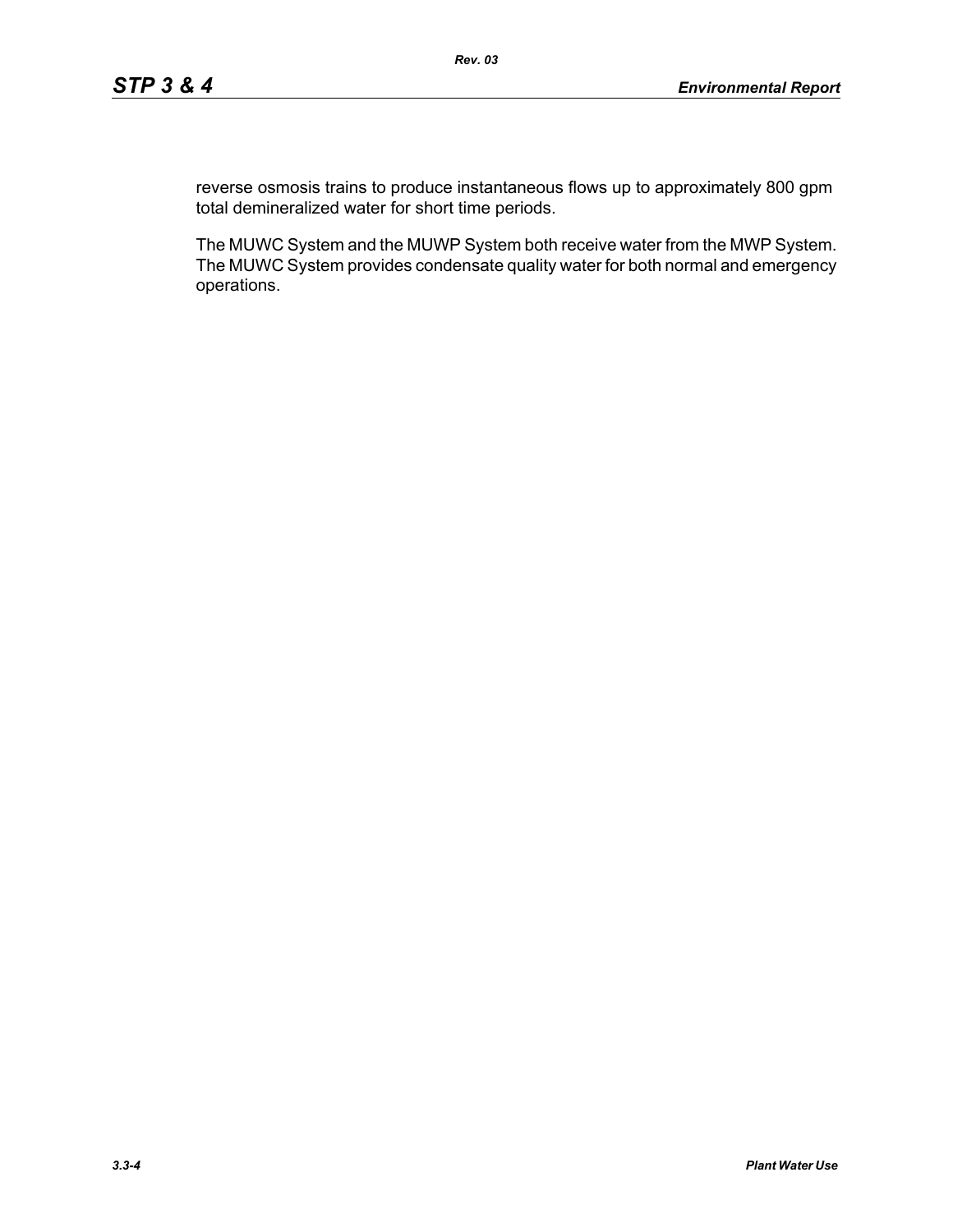The MUWP System provides makeup water to the following (Reference 3.3-1):

- Condensate Storage Tank
- Reactor Building Cooling Water System
- **Turbine Building Cooling Water System**
- **Diesel Generator Cooling Water System**
- **Liquid Radwaste System**
- **Standby Liquid Control Tank**
- Decontamination Station
- **Plant Chilled Water Systems**
- **Plant Laboratories**
- **Dubber Miscellaneous Uses**
- The MUWC System supports the following (Reference 3.3-1):
- **Main Condenser Hotwell**
- **Liquid Radwaste System**
- **Residual Heat Removal System Flushing**
- **High-Pressure Core Flooder System charging and flushing**
- Reactor Core Isolation Cooling System charging and flushing
- **Fuel Pool Skimmer Surge Tanks**
- **EXEC** Cleanup System Phase Separators and Cleanup System Filter Demineralizer
- **Condensate Filter and Demineralizer**
- Other Miscellaneous Uses

Discharges from the systems using demineralized water for makeup are routed to plant sumps, non-radioactive drains, or the liquid radwaste system before discharge.

The MUWC System and the MUWP System interface with the systems stated above but are not limited to only these systems. Most of these systems are closed looped; therefore, makeup will only need to be provided when water levels become low.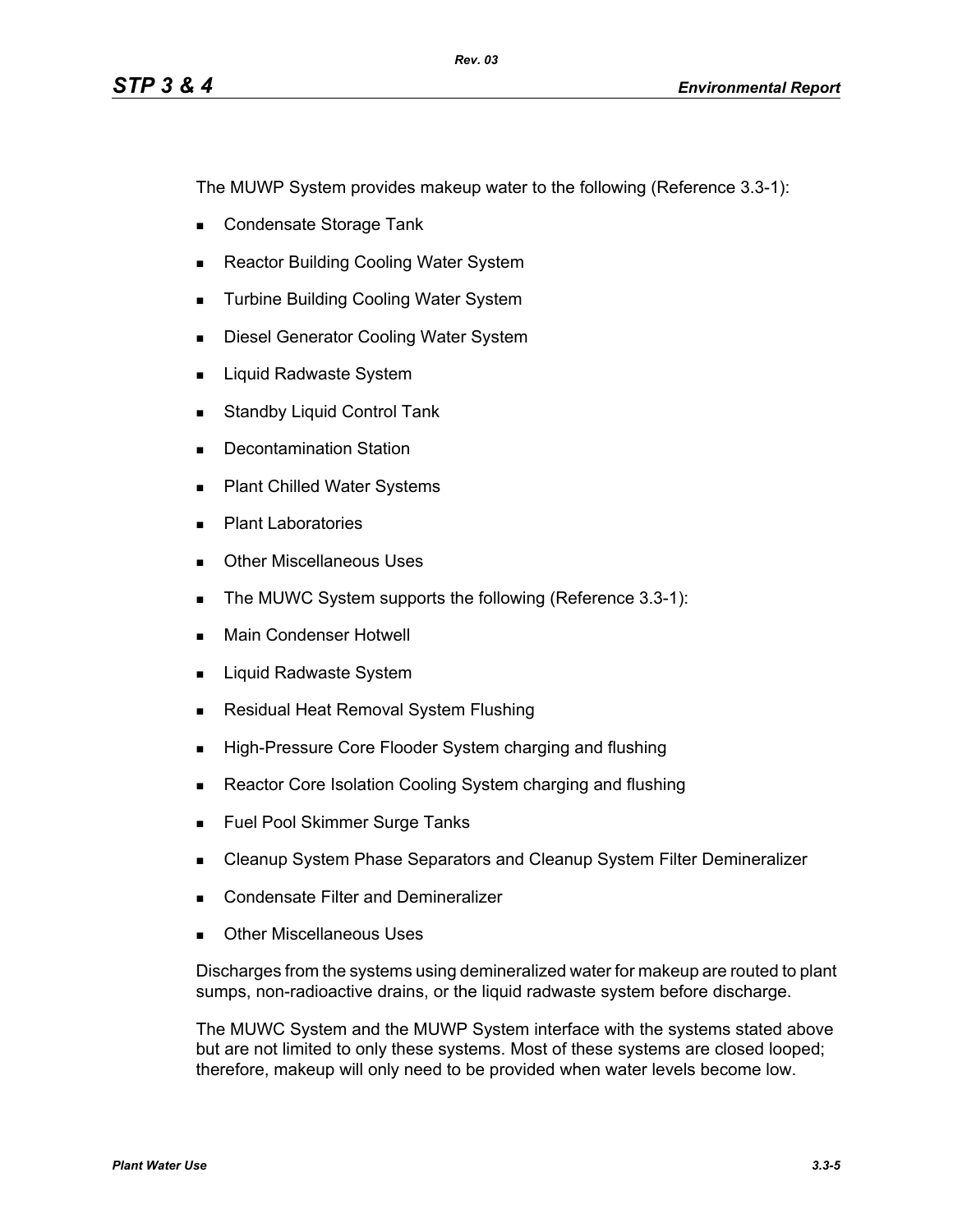## **3.3.3 References**

- 3.3-1 ABWR Design Control Document, GE Nuclear Energy, Revision 4, March 1997.
- 3.3-2 South Texas Project Units 1 and 2 Environmental Report Amendment 10, July 16, 1987.
- 3.3-3 Texas Commission on Environmental Quality, Permit to Discharge Wastes under Provisions of Section 402 of the Clean Water Act and Chapter 26 of the Texas Water Code-Texas Pollutant Discharge Elimination System (TPDES) Permit No. WQ0001908000, Austin, Texas, July 21, 2005.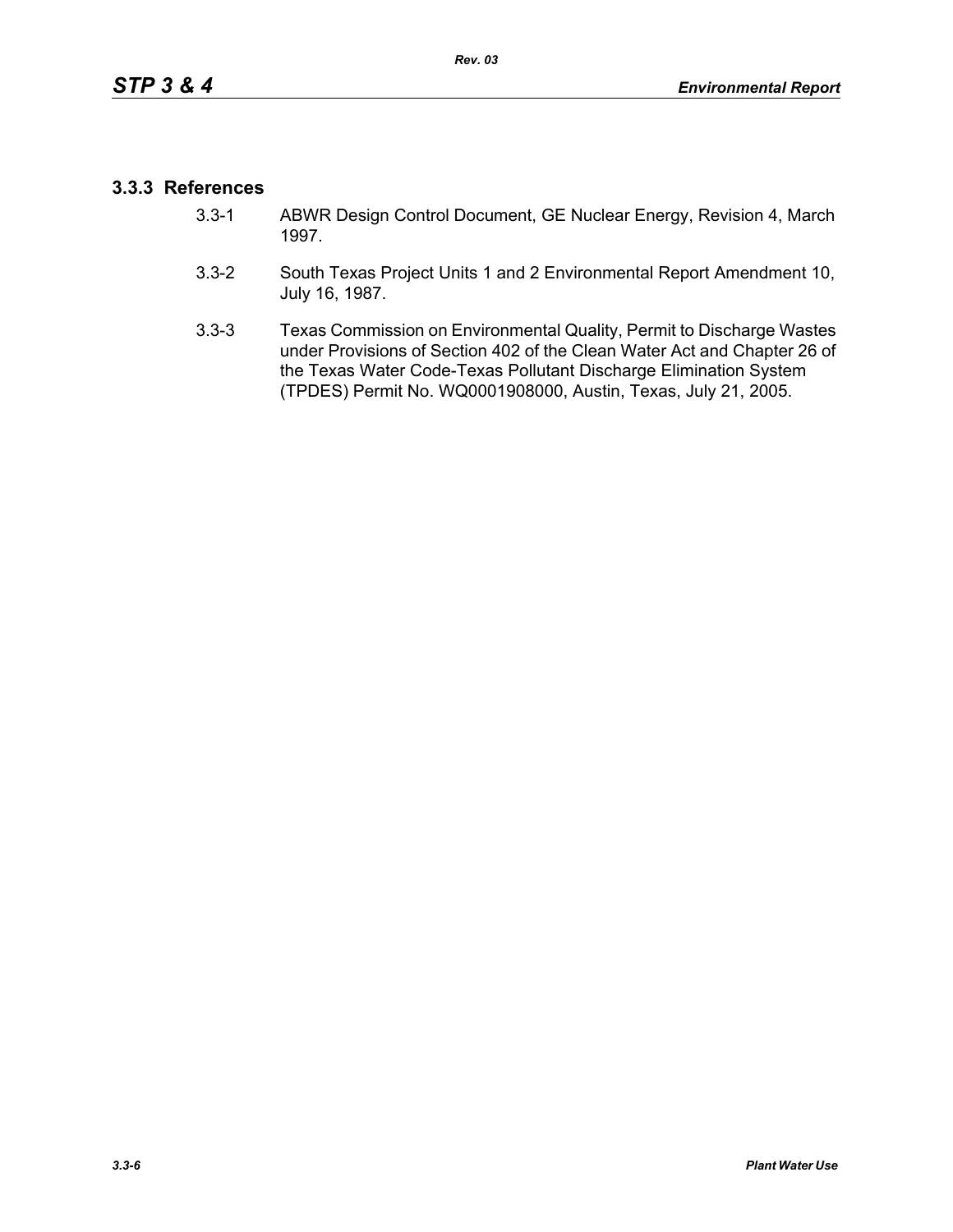|                |                                                      |                     | <b>Maximum</b>      |                 |
|----------------|------------------------------------------------------|---------------------|---------------------|-----------------|
| <b>Stream</b>  | <b>Stream Description</b>                            | Normal [1]<br>(gpm) | [1, 2, 7]<br>(gpm)  | <b>Comments</b> |
|                | <b>Groundwater (Well) Streams</b>                    |                     |                     |                 |
| $\overline{2}$ | Plant Well Water Demand                              | 1,242               | 4,108               | $[11]$          |
| 8              | Well Water Demand for UHS System Makeup              | 885                 | 3,203               | $[11]$          |
| 4              | <b>UHS Tower Evaporation</b>                         | 566                 | 2,122               |                 |
| 5              | <b>UHS Tower Blowdown</b>                            | 283                 | 1,058               | $[4]$           |
| 6              | <b>UHS Tower Circulating Water Flow</b>              | 85,590              | 128,400             |                 |
| $\overline{7}$ | <b>UHS Tower Drift</b>                               | 5                   | 10                  | $[3]$           |
| $\mathbf 1$    | Well Water for Power Plant Makeup/Use                | 332                 | 805                 | [6]             |
| 15             | Potable Water                                        | 25                  | 100                 |                 |
| 16             | <b>Sanitary Waste</b>                                | 25                  | 100                 |                 |
| 19             | <b>Filter Effluent</b>                               | 332                 | 805                 |                 |
| 20             | Filter Backwash Water                                | 17                  | 40                  |                 |
| 21             | <b>Filter Backwash Waste</b>                         | 17                  | 40                  |                 |
| 27             | Demineralized Water to Various Users                 | 200                 | 500                 | [8]             |
| 22             | <b>Reverse Osmosis Influent</b>                      | 300                 | 750                 |                 |
| 23             | <b>Reverse Osmosis Effluent</b>                      | 200                 | 500                 |                 |
| 24             | Reverse Osmosis Reject                               | 100                 | 250                 |                 |
| 26             | <b>Mixed Bed Effluent</b>                            | 200                 | 500                 |                 |
| 34             | Liquid Radwaste Treatment Influent                   | 40                  | 280                 |                 |
| 30             | Fire Water System Makeup                             | 10                  | 10                  |                 |
| 32             | Oil/Water Separator Influent                         | 15                  | 15                  |                 |
| 28             | Equipment/Floor Washdown                             | 5                   | 5                   |                 |
| 39             | <b>Consumptive Losses</b>                            | 110                 | 145                 |                 |
| 40             | Demineralized Users Miscellaneous Drains<br>Influent | 50                  | 75                  |                 |
| 42             | Startup/Flush Pond                                   | 0                   | 0                   | [5]             |
|                | <b>MCR Streams</b>                                   |                     |                     |                 |
| 9              | MCR Forced Evaporation from STP 3 & 4                | 23,170              | 23,427              | $[12]$          |
|                |                                                      | 23,190              | 49,000              |                 |
| 11             | <b>MCR Circulating Water Flow</b>                    | $2.4 \times 10^6$   | $2.4 \times 10^{6}$ |                 |
| 12             | <b>MCR Seepage</b>                                   | O                   | 0                   | [9]             |
| 14             | <b>MCR Rainfall</b>                                  | 0                   | 0                   | [9]             |
| 43             | MCR Blowdown to Colorado River                       | 0                   | 138,240             | $[10]$          |
| 44             | MCR Makeup to UHS (Backup to Wells)                  | 0                   | 0                   | $[11]$          |

|  | Table 3.3-1 STP 3 & 4 Water Flow Table |  |  |  |  |  |
|--|----------------------------------------|--|--|--|--|--|
|--|----------------------------------------|--|--|--|--|--|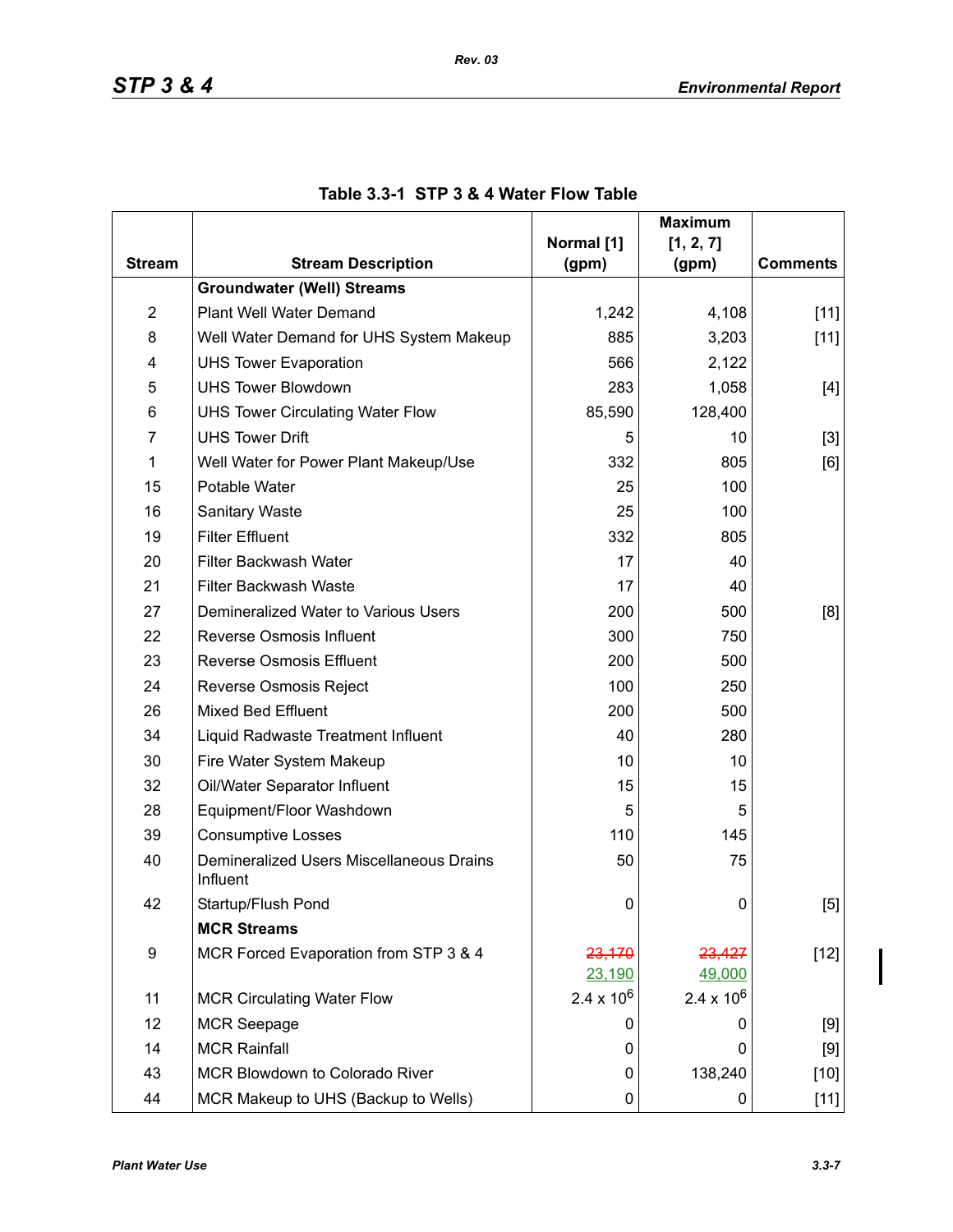|               |                                                       |                   | <b>Maximum</b> |                 |
|---------------|-------------------------------------------------------|-------------------|----------------|-----------------|
|               |                                                       | Normal [1]        | [1, 2, 7]      |                 |
| <b>Stream</b> | <b>Stream Description</b>                             | (gpm)             | (gpm)          | <b>Comments</b> |
|               | <b>Surface Water (Colorado River) Streams</b>         |                   |                |                 |
| 3             | <b>Total Required River Water to MCR</b>              | <del>22,692</del> | 24,867         |                 |
|               |                                                       | 22,660            | 24,837         |                 |
| 43            | Total Discharge from MCR to River                     | 0                 | 138,240        | $[10]$          |
|               | <b>Plant Effluent Streams</b>                         |                   |                |                 |
| 10            | Final Effluent Discharge Line to MCR                  | 530               | 1,818          |                 |
| 35            | <b>Treated Liquid Radwaste</b>                        | 40                | 280            |                 |
| 37            | Wastewater Retention Basin Discharge                  | 182               | 380            |                 |
| 41            | Demineralized Users Miscellaneous Drains<br>Discharge | 50                | 75             |                 |
| 17            | <b>Treated Sanitary Waste</b>                         | 25                | 100            |                 |
| 36            | <b>Total Low Volume Waste</b>                         | 132               | 305            |                 |
| 29            | Equipment/Floor Washdown Waste                        | 5                 | 5              |                 |
| 31            | Fire Water System Losses                              | 10                | 10             |                 |
| 33<br>Notos:  | Oil/Water Separator Effluent                          | 15                | 15             |                 |

| Table 3.3-1 STP 3 & 4 Water Flow Table (Continued) |  |  |  |  |
|----------------------------------------------------|--|--|--|--|
|----------------------------------------------------|--|--|--|--|

Notes:

1. The flow rate values are for STP 3 & 4.

2. These flows are not necessarily concurrent.

3. The cooling tower drifts are 0.005% of the tower circulating water flow.

4. The UHS cooling towers are assumed operating at three cycles of concentration.

5. Startup flushes and startup pond discharge would occur only during the initial plant startup phase and potentially after unit outages when system flushes are required.

6. Makeup water for demineralized water, potable water, and fire protection water, and makeup to the UHS basin would be from site wells. The MCR makeup will be from the Colorado River.

7. Maximum evaporation from the UHS towers would occur during emergency, hot standby, hot standby with loss of AC, or shutdown conditions. All other maximum flows are during the power block peak demands for makeup water.

8. For the normal condition, the reverse osmosis system is operating in a two-pass configuration, in maximum conditions the reverse osmosis is operating in a single-pass parallel configuration.

9. The rainfall and seepage have been taken to be 0 gpm because STP 1 & 2 has already taken rainfall and seepage in consideration for its plant water balance (Reference 3.3-2). The addition of STP 3 & 4 has no impact on rainfall and insignificant impact on the seepage rates.

10. The MCR has the ability to discharge water to the Colorado River at rates up to a maximum of 138,240 gpm (200 million gallons per day) in accordance with the existing Texas Pollutant Discharge Elimination System (TPDES) permit (Reference 3.3-3). The MCR has been blowndown infrequently during the past 20 years. Makeup water to the MCR during periods of blowdown evolution is not considered since the makeup requirements depend on the MCR water level and river flows.

11. These maximum demands are estimated based on one unit in a planned refueling outage, and the second unit in a forced outage using worst case relative humidity. Using average relative humidity, demands for plant well water and UHS makeup are estimated to reduce to 3,305 gpm and 2,400 gpm, respectively. If the demand is higher than the permitted well water levels, UHS makeup for one or both units will be provided from the MCR.

12. The forced evaporation shown includes STP 3 & 4 only. The natural evaporation of the MCR is constant and is not impacted by the number of units at the STP site. The natural evaporation of the MCR is not included in the discussion of surface water consumption in section 3.3.1. The normal forced evaporation rate based on a 93% load factor on a long-term basis is 21,600 gpm. The maximum forced evaporation rate is the daily maximum value based on a 100% load factor.

13. Minimum water availability has no impact on the water balance for STP 3 & 4. The MCR accommodates fluctuations in makeup water availability. Change in the MCR level does not significantly impact the evaporation.

14. Details on groundwater sources and construction requirements for plant water use are discussed in Sections 2.3, 4.2, and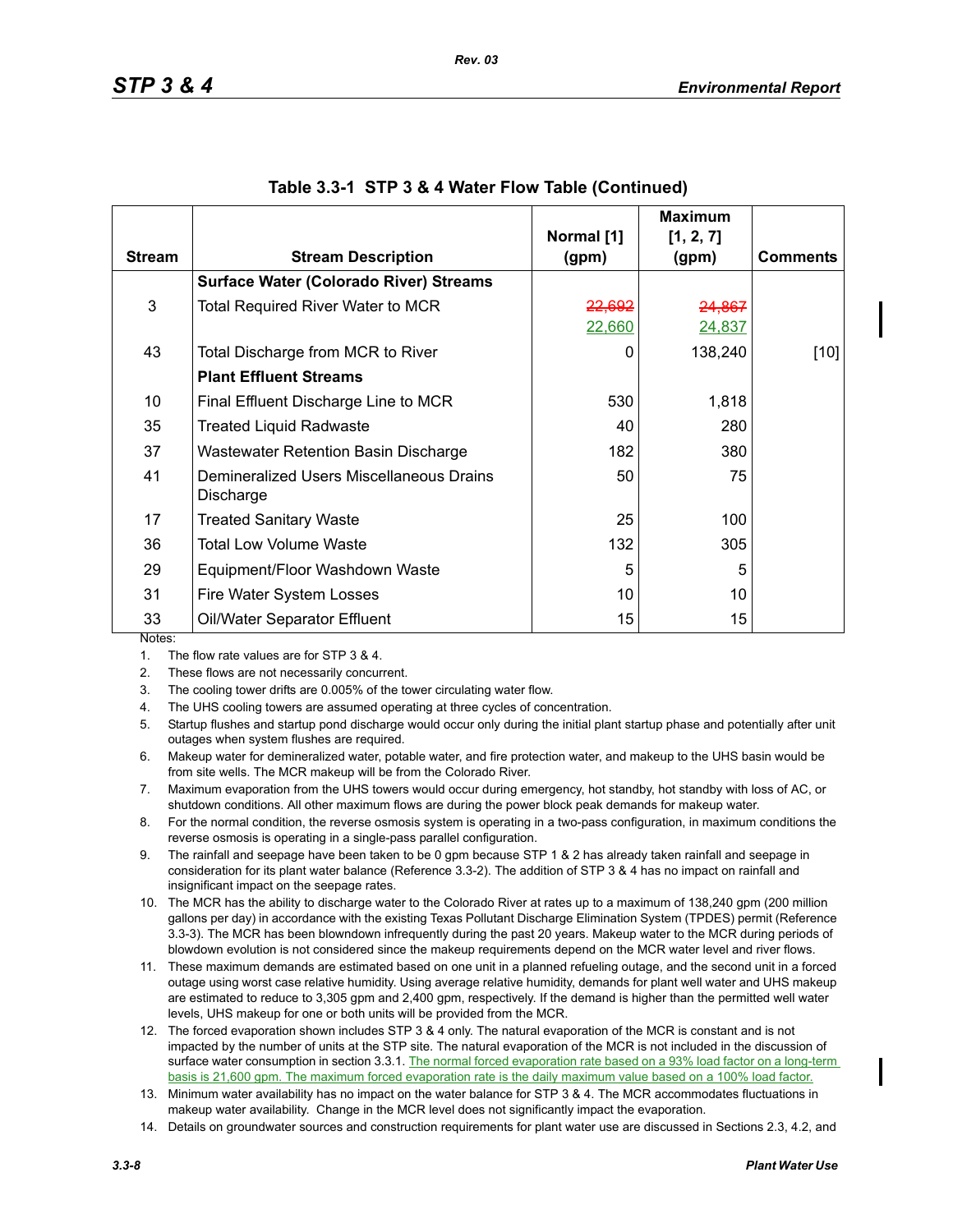3.9S. Information regarding STP 1 & 2 plant water use can be found in Reference 3.3-2.

15. The normal value is based on subtracting the normal effluent plant discharge to the MCR from the normal forced evaporation based on a 100% load factor. The maximum value is based on the average from the annual limit of consumptive use, which is 80,125 acre-ft/year, in accordance with the Certificate of Adjudication 14-5437 of the Texas Water Commission.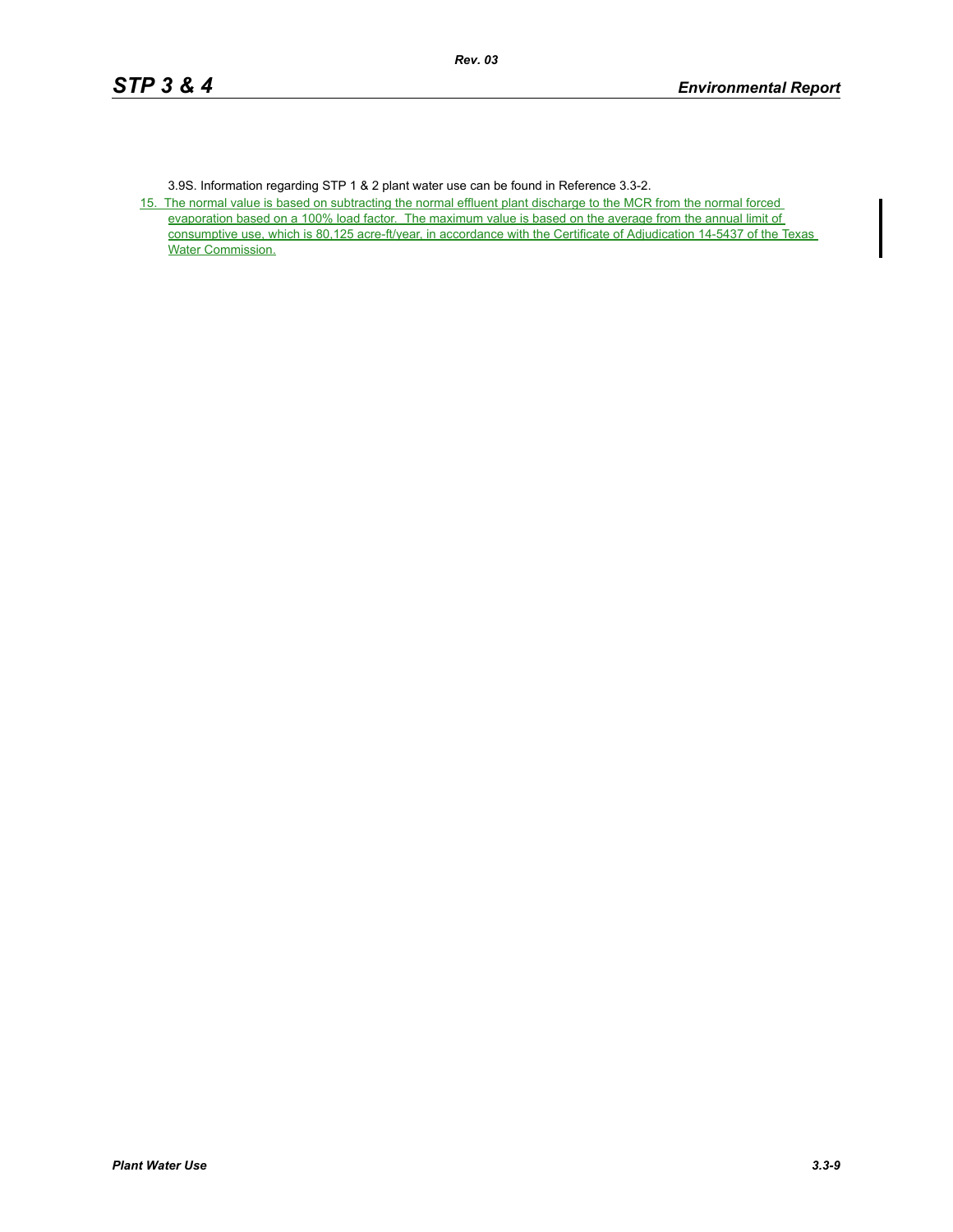